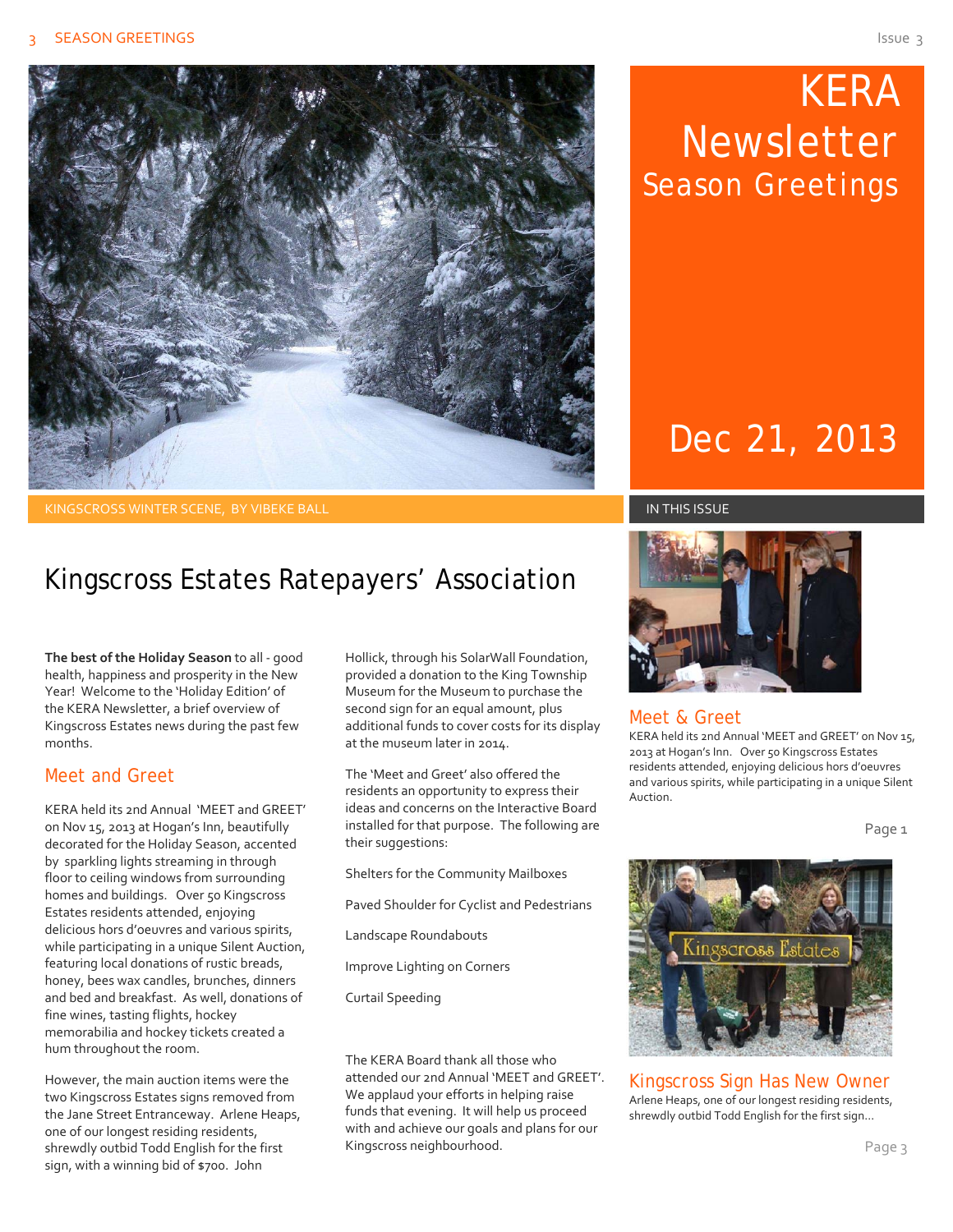### **Donors**

The 'MEET and GREET' raised approximately \$3,500 after expenses. A sincere thank you to all our Donors, listed below.

Anatoly and Ludmila Paikin

Howard Ng and Angela Puzzolanti

Bill and Christine Fulton

John and Judy Hollick

Bruce and Nina Graham

Pat DiFiore and Vanessa Braganza

Hogan's Inn

The Paper Crane Sushi Bar and Bistro

Kingbridge Conference Centre

Vineland Estates, Dave Hulley

Jules Carcone, Rustic Breads Bakery

Hans Martin and Rosalind Elson, King Apiaries



#### AT THE MEET & GREET

*From left to right KERA Board members: Mary Muter, Vanessa Braganza, Nina Graham, John Hollick, Rosalind Elson (silent auction organizer)*





*Cover of Kingscross 2014 calendar*

### KERA Calendar

The 2014 'A Kingscross For All Seasons' Calendar raised over \$450. Congratulations to Rosalind Elson for the winning photo, 'A July Morning', chosen by Garry Conway, a local award‐winning nature photographer. Vibeke Ball and Sue Theil had many of their beautiful photos chosen for the calendar too. KERA is hoping that the Kingscross Calendar will become a tradition. Suggestions for the 2015 calendar have begun to surface.

#### Time Capsule

A hard copy of the contents of the Time Capsule was on display at the 'MEET and GREET' containing photos of the homes and significant features of Kingscross, such as the ponds and wild apple trees. The Time Capsule was buried in the new Jane Street Entranceway Sign this fall.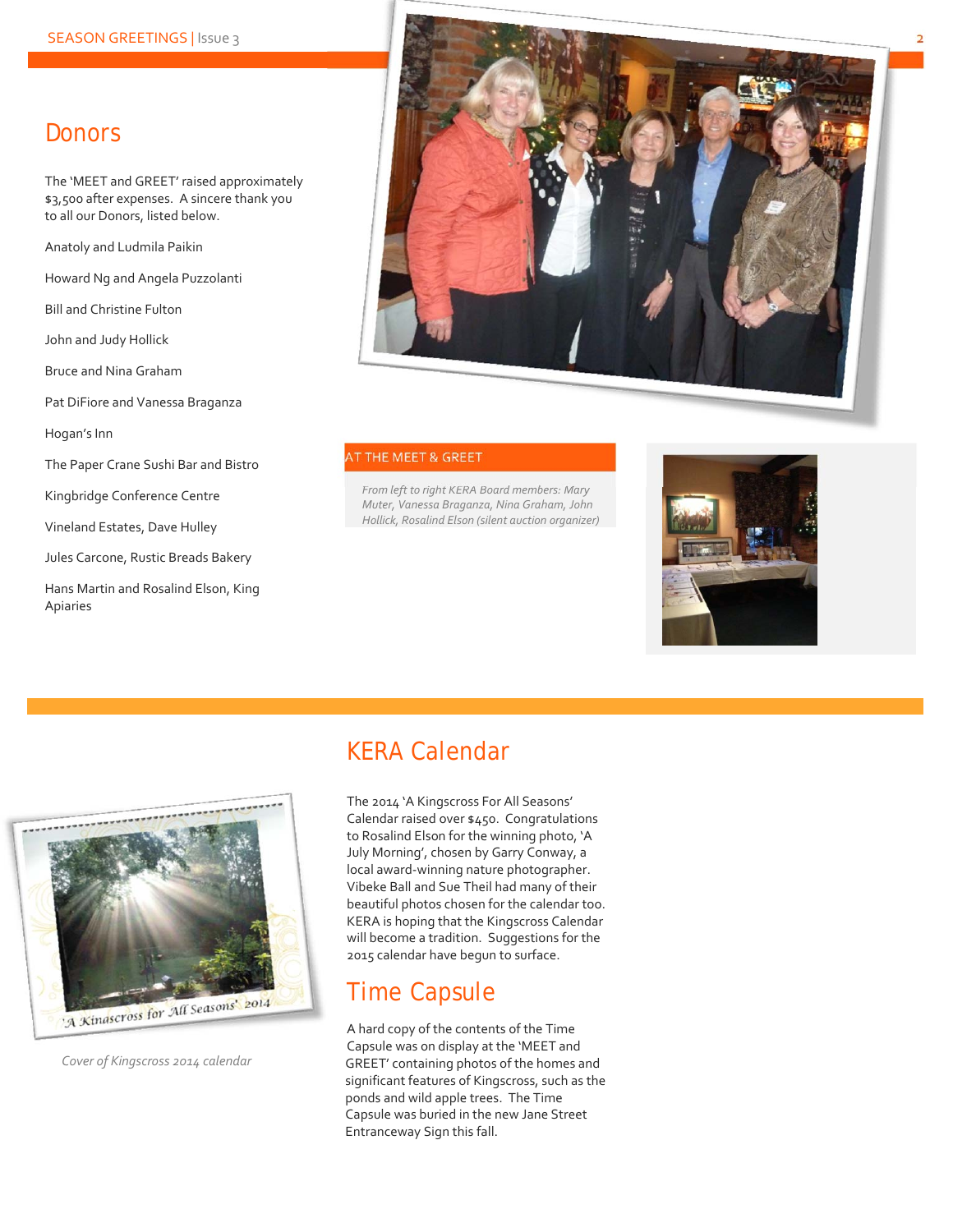

### Kingscross Sign

Arlene Heaps sent this message to the KERA Board:

Hi Everyone. Hogan's Inn 'MEET and GREET' was a great idea. It was so nice to meet new residents and to be able to say hi to neighbours we've known for many years but rarely get to see. As for the sign, I totally intimidated a new resident into letting me have the winning bid. Old age has its privileges. Thank you Todd English. I hope you get the next sign to be auctioned. I promise not to out bid you! We are fortunate that our KERA Board members are willing to spend so much of their time to inform us and to organize events. Let's show our appreciation by attending future events.

The sign I won was purchased and donated by John Jeppesen around 1980 and manufactured by Aluminum Star Products, no longer in business. The design/letter style was prepared by the art department at Neon Products, where John worked. The second set of signs at Keele Street were installed a few years later by Joe Gellany, who conceived the historic idea (in the 1950's) to create large two or more acre estate residential lots, known as Kingscross Estates.



### **What KERA is Doing for You**

For over a year, KERA has been actively engaged in preserving and improving our neighbourhood, from the Culotta Development negotiations to rejuvenating the entranceway signs. The Jane Street signs are completed, and a resident has volunteered to backfill the signs at no cost to KERA, except for the expense of the earth and sod. The Keele Street signs will be completed next spring. The new KERA Board supports the concerns of its residents with regard to the Safety and Speeding petition. We will continue to work with the residents and Township to find a permanent solution. Trees, shrubs and tall weeds have been removed at both Jane and Keele Streets to improve visibility. The 2013 Spring Clean‐Up was a success, with a significant reduction of litter at the community mail boxes. It will soon be time to plan the 2014 Spring Clean‐Up, which will require many volunteers.

Going forward, KERA stands firm on its mandate: To protect and preserve our unique and historic



community, the first and oldest estate development in Canada.

We are a dedicated group who feel that involved residents are our best solution to issues that challenge our neighbourhood. We invite you to join KERA and help make a difference. Please contact Vanessa Braganza at vanessabraganza@sympatico.ca for membership.

#### SAFETY AND SPEEDING PETITION

It has been seven months since Pat DiFiore, Todd English and Vanessa Braganza started the petition for traffic calming and pedestrian safety. The progress has been moving cautiously but positively. For the first time in thirty years traffic calming is becoming a reality for Kingscross Drive. Township will report to Council and residents with a recommendation in the spring of 2014. In the interim, this group will continue to provide information to the residents as it becomes available. Also, while the Township prepares its recommendations, YRP is committed to monitoring our streets well into the New Year. One officer in particular has been quite diligent and has been thanked by many of our residents for his efforts. He is extremely humbled by our appreciation.

As a reminder, any infractions can be reported to the YRP website, which in turn is being relayed to this officer. Thank you for your diligence and commitment in making Traffic Calming on Kingscross Drive a reality.

### **Next Annual General Meeting**

Plans are underway for KERA's Annual General Meeting to be held in April 2014. The meeting will afford residents the opportunity to be updated on all current issues, including discussion of the Official Plan Review. Your KERA Board has submitted general comments on the need to preserve and protect the integrity of Kingscross Estates. The Annual Meeting will also be an opportunity to meet and socialize with friends and neighbours. Please stay tuned for details as they become available.

#### **Community Mail Boxes**



Canada Post's announcement this month to eliminate door to door mail delivery and switch to community mail boxes represents an opportunity for KERA to improve the existing community mail boxes in Kingscross. As well as building shelters for the mail boxes, other considerations include the mail boxes themselves (wider boxes to eliminate folding of mail), location of boxes and safety issues accessing the boxes are some of the issues that should be addressed. KERA has initiated discussions with Canada Post to obtain details for constructing shelters. In the meantime, please send us any of your concerns or suggestions regarding mail delivery and how it can be improved.

*Arlene Heaps (centre) receiving her Kingscross sign from KERA board members John Hollick & Nina Graham*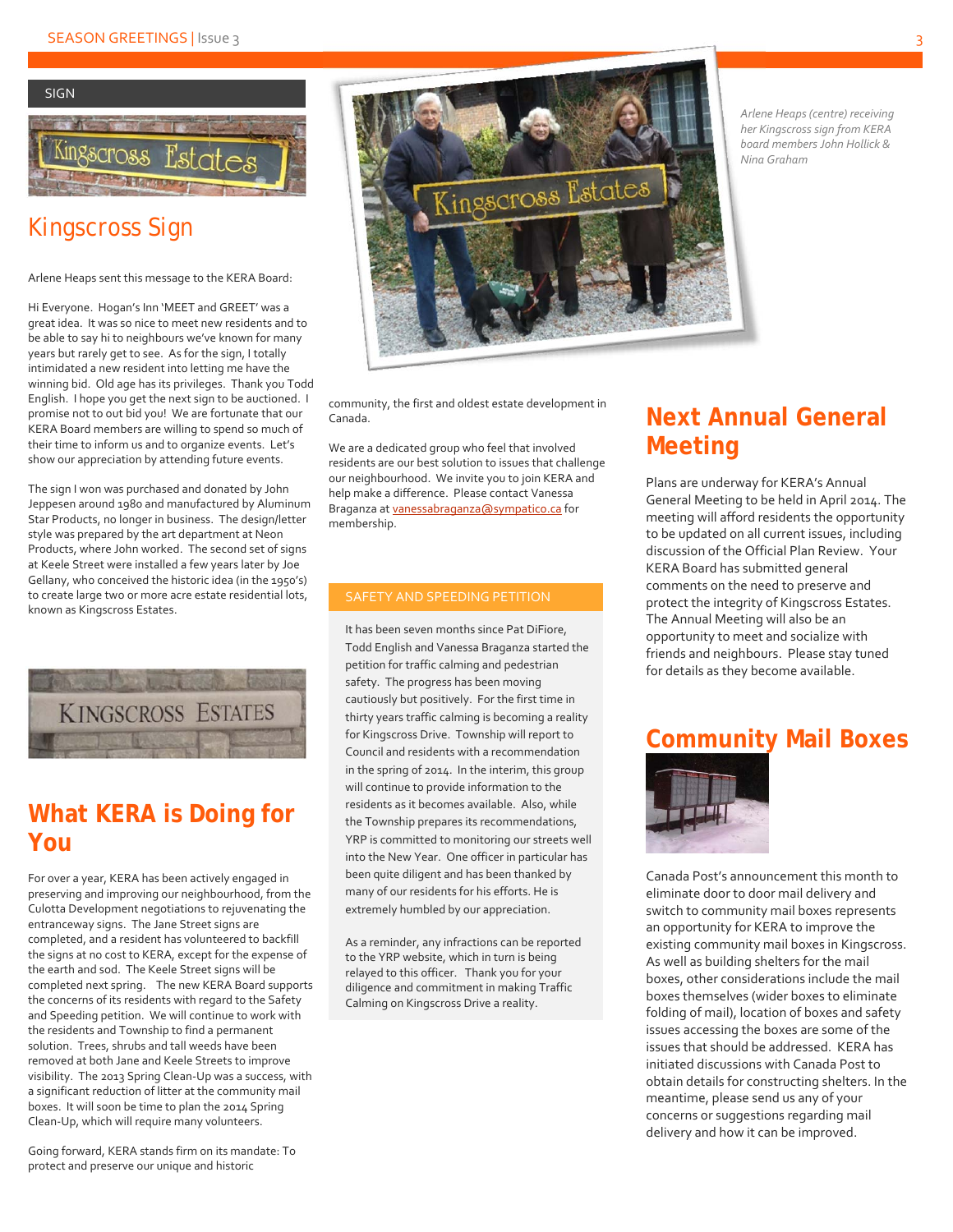## News from King Council

by John Hollick

#### **Official Plan Review**

King has initiated a review of its Official Plan, a process expected to take at least a year, and is seeking input from Council and the public as to revisions that may be required as part of the Review. KERA has submitted an initial response which is summarized as follows:

1. The current Official Plan contains *"Principle Two: Distinctive Community Identity*

*Any development activity which is to take place in King City must maintain the distinctive character of the community and set the community apart from the adjacent more urban municipalities."*

This Principle is not being adhered to. Corrective action is required in this review of the Official Plan to ensure that Principle Two is enforced.

2. The term "gross density" is not conducive to Principle Two and must be changed to "density" which for example, density of 2 lots per acre means each lot must be half an acre in size.

3. No development should be allowed that would have impacts on the sensitive undeveloped lands and developers must not be allowed to transfer allocation from sensitive lands to buildable lands.

4. Provision must be in the Official Plan to maintain and not allow changes to the zoning of the lands immediately south of Kingscross Estates which is currently zoned as one unit per hectare.

5. For all proposed developments abutting onto Kingscross Estates and Di Nardo Court, provide a transition to the abutting existing

residential development of at least one row of homes with new lot widths the same as the abutting lot widths. Any new homes are to be of the same character as the abutting homes and are to blend in with the surrounding landscape.

6. To maintain the character of the community and the historical significance of Kingscross Estates, no severances are to be allowed in existing subdivisions to include Kingscross Estates.

7. Kingscross will remain on private wells and septic systems and no public services including pipes for same will be allowed within the area. Any developments abutting Kingscross Estates also must not compromise this independence and distinct identity associated with Kingscross Estates. Any potential development surrounding Kingscross must not affect the ground water table and private wells.

8. Enact a bylaw to enshrine these basic Principles and prevent possible future requests for severances or services in Kingscross Estates.

#### **Proposed New Tree Bylaw**

We have just learned that King wants to pass a tree bylaw which will control the cutting of trees on all of our properties. Kingscross residents ought to be concerned about this new bylaw as it amounts to more bureaucracy and new fees for homeowners. If passed, prior to cutting a tree, a homeowner will require a permit at a cost of hundreds of dollars. Homeowners will then have to show the tree inspector which tree is to be cut which means taking time during the work day. After it is cut, there could be another inspection. King can also refuse to



allow the trees to be cut if they wish. A draft bylaw was presented at King Council on Monday Dec 16 which is now out for review and comments. King's goal is to pass the bylaw at Feb 24 2014 Council meeting.

Kingscross homeowners, with their large two acre lots are used to dealing with trees as most lots have dozens if not hundreds of trees. As stewards of the land, we must deal with trees on an ongoing basis when they become damaged, diseased or dangerous for whatever reasons. Kingscross residents have done this for half a century without interference. It appears that King wants this bylaw. KERA believes that the large estate lots should be exempt from a bylaw that appears to be written for small city size lots that are now being built in King. KERA will be drafting a position paper on this proposed tree bylaw which will be circulated to KERA members in January. In the meantime, please send your concerns to King Council and copy KERA.

#### FOR MORE INFORMATION

You can read the draft by-law here in the Staff Report.

### Hunting Bylaw

King has introduced a new bylaw to ban hunting within King City. The current hunting bylaw has too many exceptions and does not allow for right of entry onto private property should shots be heard. King was to have passed this bylaw last month but faced opposition from a number of hunters who oppose the ban and wish to continue hunting in King City. The property immediately south of Kingscross Estates has and continues to have shotgun sounds originating from it. Hunting cannot be allowed in a residential area and residents are urged to send in letters to King Council supporting the new bylaw banning hunting within King City. Council is expected to vote on the issue at a Council meeting on Jan 27, 2014 so all letters must reach King prior to this meeting. Please copy KERA on any submissions.